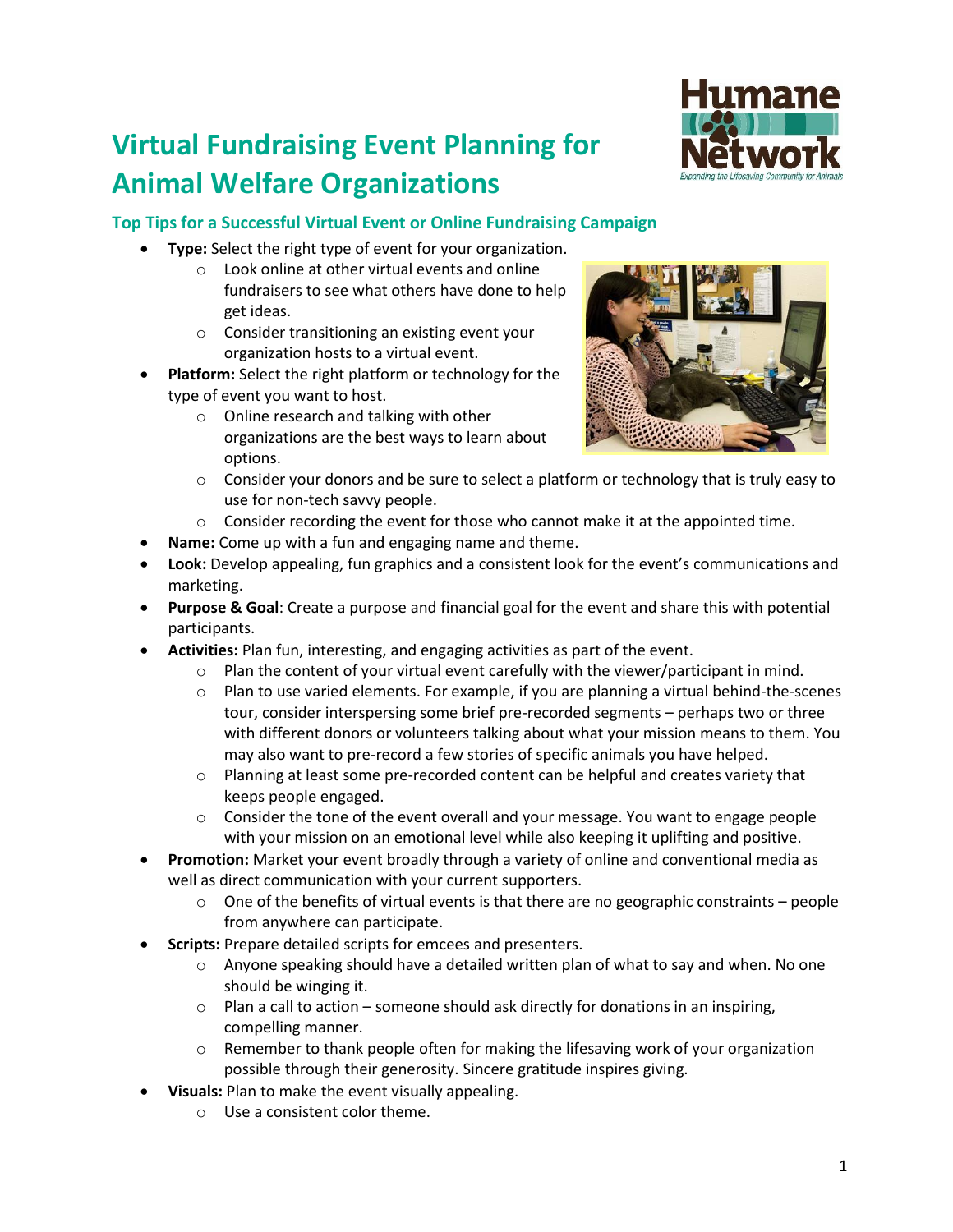- o Consider the background behind anyone who is speaking.
- $\circ$  Consider all the details and backgrounds in photos you will use and any pre-recorded video to be sure it shows what you would want people to see (no stray coffee cups, no disorganized storage, no dirty walls or surfaces, no poop in kennels or litter boxes).
- o Attention to detail creates a good impression.
- **Engagement:** Provide a way for people to comment and engage with each other or to ask questions, as appropriate to your event.
	- $\circ$  This may include real-time polls, comments or chat function or posting questions.
- **Swag:** Consider sending out event swag items before the event to people who register in advance.
- **Sponsors:** Think carefully about how you can promote and thank sponsors while still keeping your participants engaged. Whatever you do be sure it is not too long and boring.
- **Rehersal:** Plan a test run (or two) before your event to check that technology is working for you as you hope it will.
- **Communications:** Plan communication with those you want to invite that will encourage even those who are not very technically savvy to participate.
	- $\circ$  Many animal welfare organizations have at least some donors who are not tech savvy. Show donors that you care about them and give them the opportunity to participate by including an offer of tech help in the invitation.
	- $\circ$  Identify a small group of volunteers who are willing to schedule calls a day or two before your event to help tech-challenged people step through a trial run of signing into the event.
	- $\circ$  Additionally, offering real time tech help before and during the event can help donors feel valued and keep vital donors from being disappointed.

#### **Event Ideas**

The ideas for virtual events or online fundraising are as broad as your imagination. Here are some possibilities:

- Virtual kitten shower
- Walk or run (with peer-to-peer fundraising)
- Gala or happy hour
- Fashion or talent show
- Art or photography show or contest
- Talks, presentations, webinars
- Rubber duck races
- Games or game tournaments
- How-to classes
- Behind-the-scenes tour or open house
- Interviews or performances
- Birthday party or anniversary celebration
- Watch party for a film/documentary
- Wish list drive
- Adoption event
- Online auctions
- **Crowdfunding**





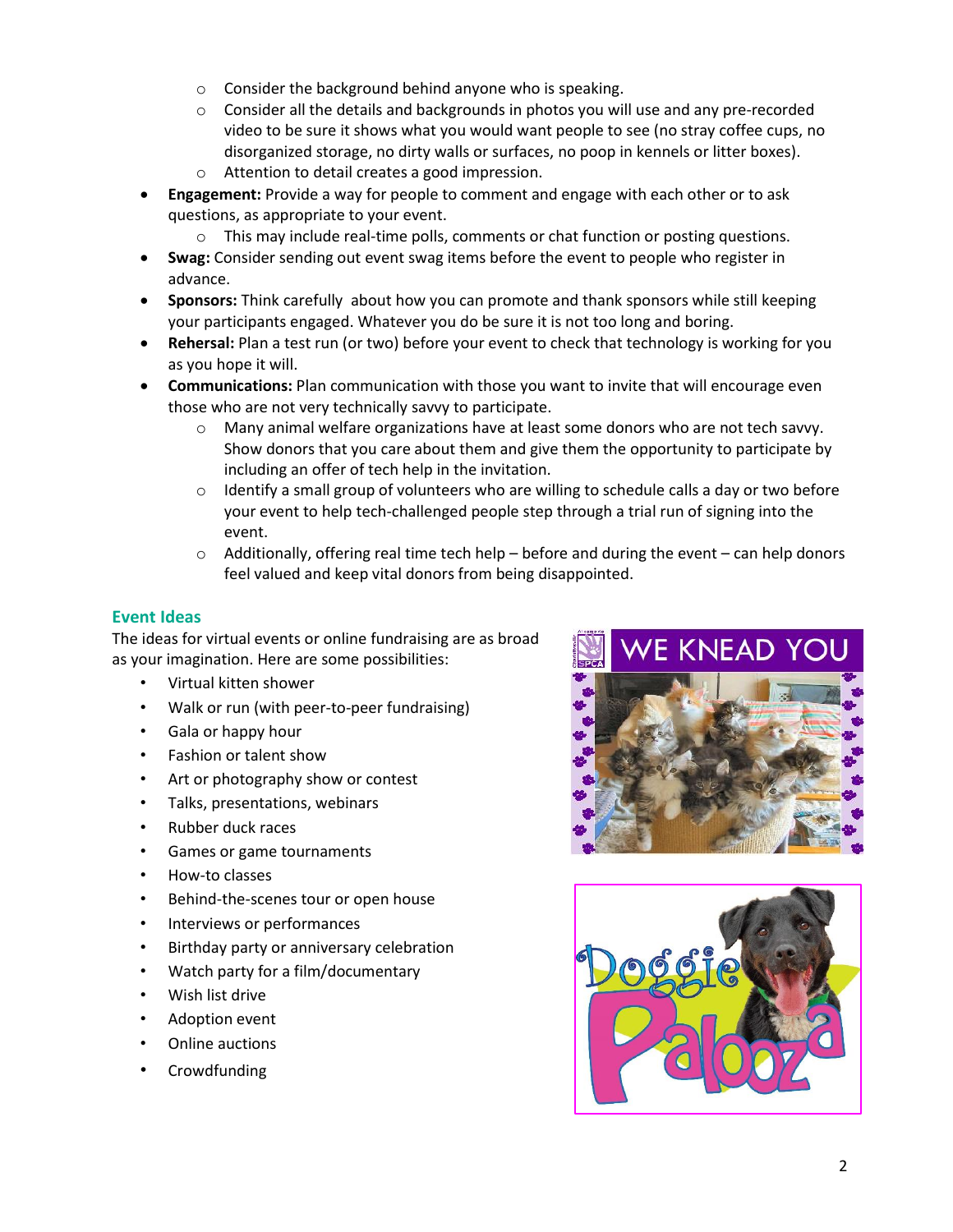## **Step-by-Step Planning Guide**

#### **Three or More Months Before Event Date**

- **Event Type, Name & Theme**: Decide upon the type of event and select a name and inspiring purpose or theme for your event. If you are converting an event from live to virtual, consider using the same name, event type, purpose, and theme.
- **Goals**: Set specific, measurable goals for the event
- **Event Committee**: Select members for your event committee. Be sure include a couple of tech savvy people to help with your event and people with other relevant experience, such as marketing. Appoint a chair who has led groups or managed a major project before.
- **Date**: Set a date for the event.
- **Budget:** Create a budget for the event.
- **Technical Platforms**: Research online platforms and select one. The type of event will guide you in your search. Familiar platforms, such as Zoom or WebEx for a virtual gala, Ebay Charity for an auction or Go Fund Me Charity for crowd funding may help first time virtual participants feel comfortable and at home, however there are many platforms to consider. If you are planning a virtual walk or similar event you will need an online peer-to-peer fundraising platform.
- **Committee Meetings**: Schedule routine committee meetings and develop special sub committees as needed to work on various parts of the event.
- **Event Plan**: Develop a master plan and draft schedule for the event.
- **Staffing**: Determine what staffing levels and volunteers are needed.
- **Marketing**: Create a marketing plan and schedule. Be sure that the plan includes reaching out to your current supporters as well as new people.
- **Logo & Color Scheme**: Develop a logo or image and specific colors for the event to help make it attractive and special. Be sure that your event looks and sounds like fun!
- **Sponsors**: Seek local business sponsors that can help underwrite the costs of your virtual event. Define sponsorship levels and benefits and create a package to share with potential sponsors.
- **Speaker(s) and Entertainers**: Depending upon your event type, lining up speakers or entertainers can be a substantial draw. The great thing about a virtual event is that you can seek out people anywhere – speakers can do the job from their home via computer. Be clear about the length of their presentation and desired topics. Get their bio and photo (headshot) for marketing purposes.

#### **Two Months Out**

- **Event Plan**: Continue to refine and firm up all aspects of your event plan.
- **Staffing**: Invite and schedule staff and volunteers per plan.
- **Technical Platform**: Set up online registration and/or donation platform. Make any needed arrangements for live-streaming or special software/hardware. If a location is needed, be sure to arrange this now and plan for any backgrounds needed for video.

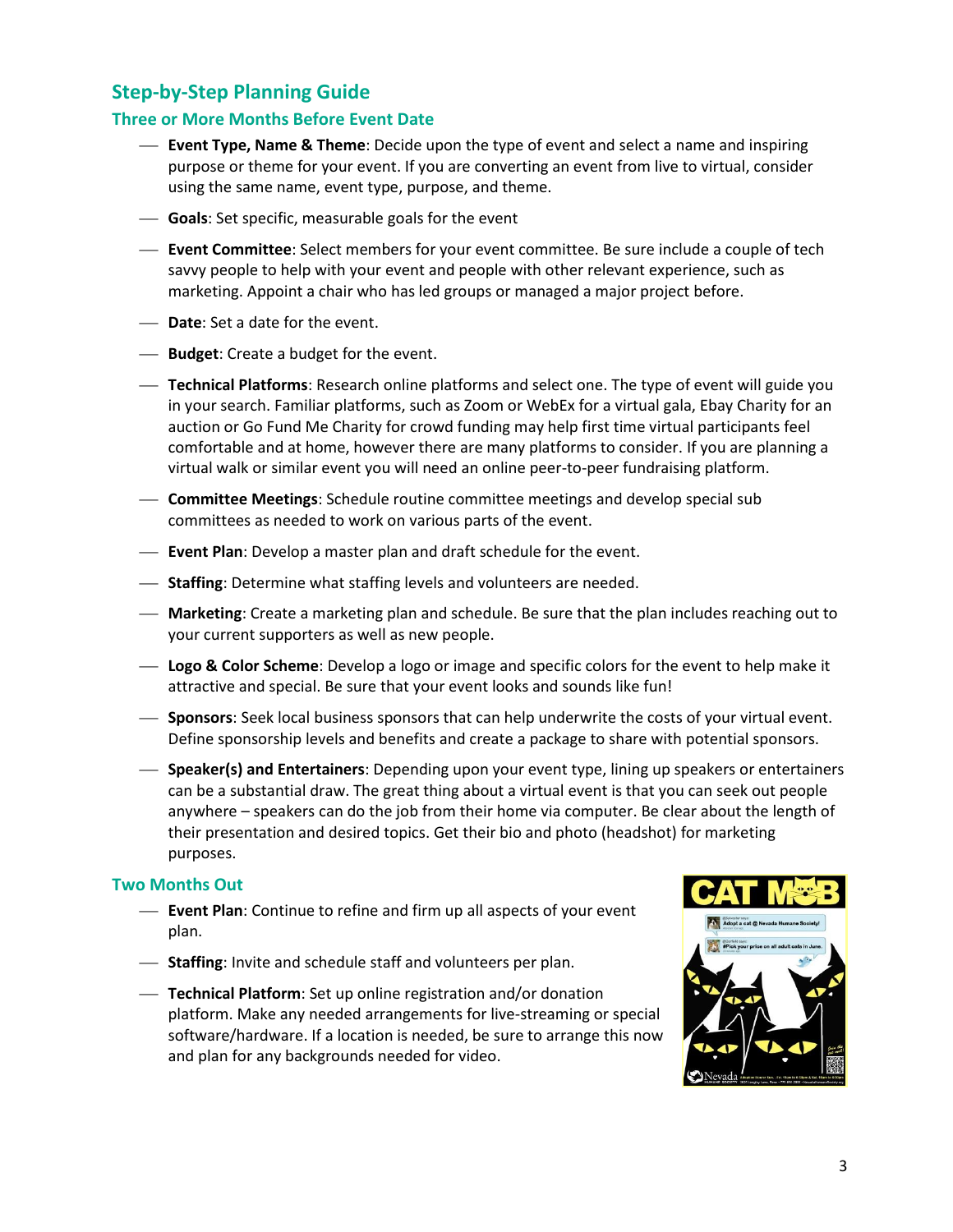- **Permits**: Check out the need for any permits, licenses, etc. (In some places, raffles and games of chance, even auctions, require a permit.)
- **Website Presence:** Create an event page on your website.
- **Invitations**: Send invitations. E-invites can work well for a virtual event, but depending upon your donor base, you may want to consider a postcard mailing.
- **Social Media**: Use social media (Facebook, twitter, etc.) to promote the event.
- **Video**: Consider creating a short promotional video to share.
- **Conventional Media and Community Calendars**: Be sure to get word of your event out as you would for a live event. This includes sending news release to all local media and reaching out directly to contacts.



- **Participant Information**: If your event relies on peer-to-peer fundraising, develop a toolkit for registrants with sample messages to share with their friends and tips on how to be successful. Other event types may also benefit from providing clear how-to information for those who are new to online/virtual events.
- **Swag**: Consider mailing swag to registrants especially if they are to wear a t-shirt for the event or use props.

#### **One Month Out**

- **Promotion**: Continue to promote the event through multiple channels to encourage participation (e-blasts, social media, conventional media, staff/board member outreach to contacts, etc.)
- **Contingency Plan**: Create back up plans for any potential problems, including technical difficulties.

#### **Two Weeks Out**

- **News Release**: Send news release and public service announcement to all local media and reach out directly to media contacts.
- **Swag**: Send any swag to participants.
- **Event Plan**: Finalize event plan and scripts (emcee, speaker introductions, the ask for donations, thank-you' s, closing, etc.)

#### **One Week Out**

- **Final Event Committee Meeting**: Meet virtually and confirm all details against the master plan. Review contingency plans.
- **Volunteer/Staff Training**: Review event duties and timelines and provide any needed training.
- **Testing**: Do a test run with key people for any technical platforms you have chosen. Test livestreaming technology and any other technical elements that could cause issues.

#### **One Day Before Event**

- **Reminders**: Send an email or test reminder to participants, including login instructions to access your virtual or livestreamed event and be sure to include a schedule/program for the event.
- **Testing**: If live-streaming, run another test, including recording capabilities and any other technical aspects of the event that has the potential for problems.